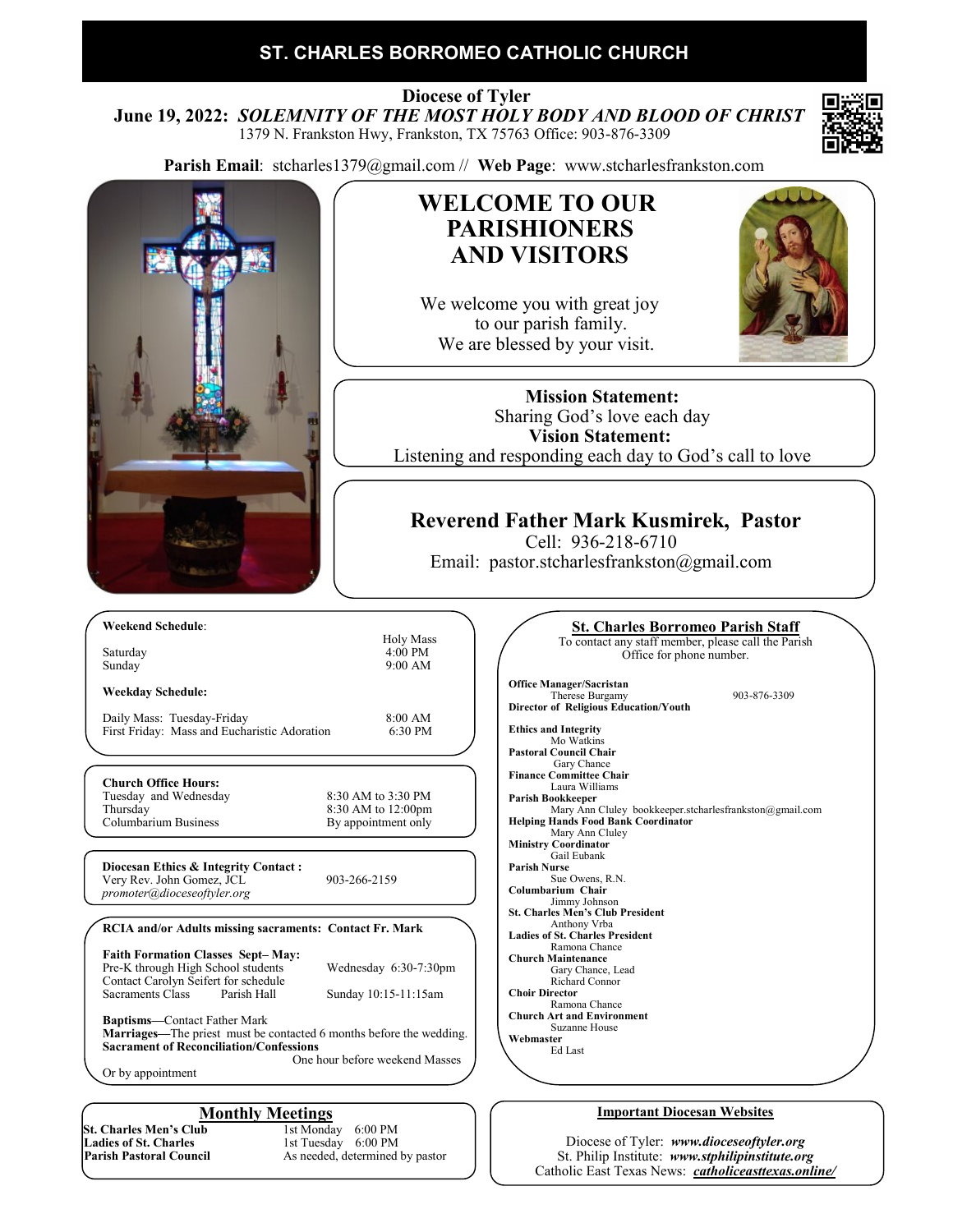

St. Charles Borromeo, pray for us!

**June: Month of the Sacred Heart of Jesus Litany of Sacred Heart prayed after Masses.**

### *PARISH AND DIOCESAN NEWS*





- Our Food Pantry served 103 families in June for a total of 360 family members being served. Thanks to all volunteers for their hard work and for the donors who help make this all possible.
- *Next week there will be a second collection. This is the Peter's Pence Collection to support the Universal Church and the work of the Holy See, including helping Pope Francis to carry out his charitable works. These works benefit our brothers and sisters on the margins of society, including victims of war, oppression, and disasters. Please be generous. For more information, see the bulletin insert or visit* www.obolodisanpietro.va/ en.html.
- **Life Matters Symposium:** The Sanctity of Life Action Committee is sponsoring a special conference which will bring you the Catholic teaching on all the hot button topics– from conception to natural death. It takes place July 1-2 at the Holiday Inn Tyler Conference Center. Friday's event is a 6pm dinner with keynote speaker Bishop Strickland. July 2 includes dynamic speakers sharing Church wisdom in 4 sessions. Breakfast and lunch are included. Friday's dinner ticket is \$60. The Saturday Symposium ticket is \$60. Buy both for \$100. For more information contact the Sanctity of Life Action Committee Diocese of Tyler.

### **ST. CHARLES BORROMEO FINANCES YOUR GIFTS ARE VERY IMPORTANT TO US Donations for June 7-13, 2022**

| General Fund Collection\$ 2,433.00 |        |
|------------------------------------|--------|
|                                    | 100.00 |

**ONLINE GIVING OPTIONS:** 

 **www.stcharlesfrankston.com** *or* **www.dioceseoftyler.org/offertory** *Online gifts will be deposited directly to our parish.*



16TH ANNUAL COMMUNITY-WIDE PATRIOTIC CELEBRATION! *SUNDAY, JUNE 26, 20222, 2:30pm Frankston Methodist Church Family Life Center*  A TRIBUTE TO FREEDOM AND THOSE WHO SACRIFICED FOR IT *Special Guest Speaker is Father Mark Kusmirek* Boy Scouts Community Singers and Singalong **Refreshments** 



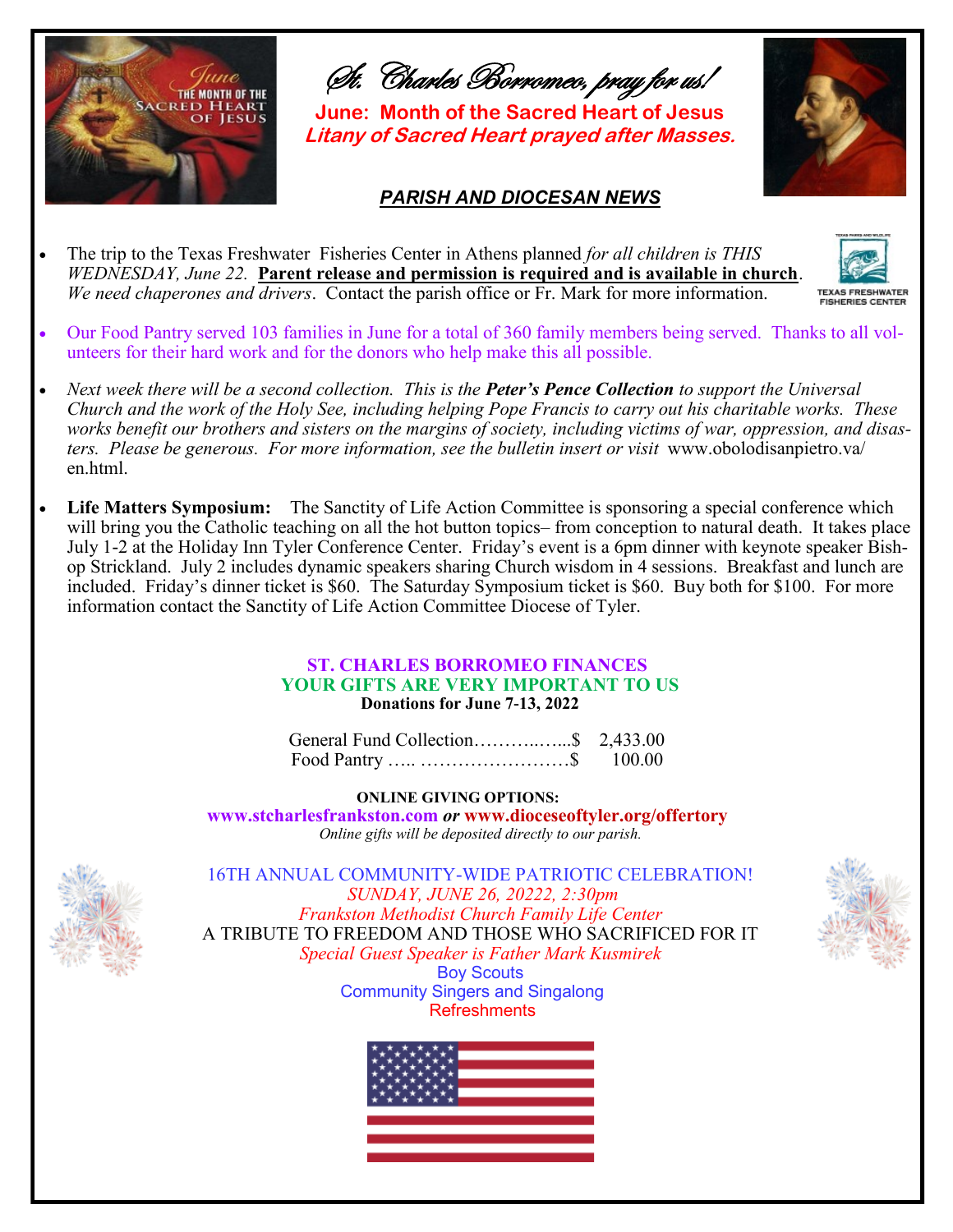### *MASS INTENTIONS:*

Saturday June 18 4:00 pm *Father's Day Spiritual Bouquets* Thursday June23 8:00 am *+Emma Jean Johnson by J & T Burgamy* Sunday June 19 9:00 am *All Fathers, Living and Deceased* Friday June24 8:00 am *Peter Terry by G & R Chance* Tuesday June 21 8:00 am *Father's Day Spiritual Bouquets* Saturday June25 4:00 pm *Marsha Hayes by LOSC* June 22 8:00 am *Jeanne Feger by LOSC* 

*Mass Dates are available. A small monetary offering is appropriate. We will be glad to send a card at no charge.*

*Mass Attendance for June 11-12: Saturday, June 11, 4pm: 46 Sunday, June 12, 9am: 88 (Total: 134)*

*Sanctuary Lights: Dates are available: \$10 per week Flowers: Dates are available; \$150 per week*

### *Please remember these friends and family members who are in need of prayers:*

| Olivia Cameron                                                     | <b>Gary Chance</b>                                        | Joni Harbert                                                         | John Jimenez                               | <b>Mary Ann Jordan</b>                                  |
|--------------------------------------------------------------------|-----------------------------------------------------------|----------------------------------------------------------------------|--------------------------------------------|---------------------------------------------------------|
| <b>Scott Jurecka</b>                                               | <b>Karen McCarten</b>                                     | <b>Jimmy Nichols</b>                                                 | <b>David Taggart</b>                       | <b>Evelyn Weems</b>                                     |
| Cathy Baker<br>Albany Gifford<br>Rev. Fr. F. O'Dowd<br>Julie Terry | Clair Baker<br>Nathan Krasner<br>Joe Paige<br>Peter Terry | Jim Brvan<br>Jeanne Labuda<br>Stephen Parker<br><b>Stewart White</b> | Linda Denison<br>Ann Maxwell<br>Pat Skarda | Rev. Msgr. R.<br>Diegel I<br>Sue Moulton<br>Chris Terry |

*The Pope's Intention for June: For families. We pray for Christian families around the world; may they embody and experience unconditional love and advance in holiness in their daily lives*

*June 19: Elisa Ortega; Omar Mendez; Guiusseppe Sanchez June 21: Father Gary Rottman (19 years) June 20: John Patterson, Jr. June 22: Jeanne Feger June 23: Gary Chance June 24: Debra Martynowicz*

*BIRTHDAYS: ANNIVERSARIES*: *For June 19-24*

Prayer to St. Michael: St. Michael the Archangel, defend us in battle, be our protection against the wickedness and snares of the devil. May God rebuke him, we humbly pray; and do thou, O Prince of the heavenly host, by the power of God, Cast into hell Satan and all evil spirits who prowl about the world seeking the ruin of souls. Amen.





*.*

*Take the Load Off Your Back*: If you are carrying hurts or pains around because you've either hurt or been hurt. Or perhaps the relationship with God has taken a back seat and needs help. The sacrament of Penance is a source of healing and forgiveness. Confessions are heard each Saturday and Sunday beginning one hour before mass and ending about 10 minutes before mass (that gives me time to get ready for mass). Also during the week please call me, 936-218-6710, so we can find a convenient time.

## **MINISTRY SCHEDULE for June 25-26, 2022**

Please have someone take your place if you cannot be here.  *The Ministry Schedule is also available on our website and in the church narthex.*





*Lectors: Priscilla Hoffman Angela Vrba EMHC: Helen Griffin Anthony Vrba Greeters: Mary LaRoux Angela Vrba Ushers: Donna Crandall Jimmy Johnson Linens: June: Sue Owens*

**PREVENT ABUSE:** If you know or suspect that a minor or vulnerable adult is currently being abused or is in danger, immediately report it to state/local law enforcement or the Texas Department of Family and Protective Services at (800) 252-5400 or [txabusehotline.org.](http://txabusehotline.org/)

The Diocese of Tyler is committed respecting the dignity of all persons and to helping anyone who may have been hurt or abused by a priest, deacon, religious, or anyone working in the name of the Church. Any current or past cases of abuse involving Church personnel should be reported to civil authorities and also to the victim assistance coordinator at  $(903)$  266-2159 or vac $@$ dioceseoftyler.org.